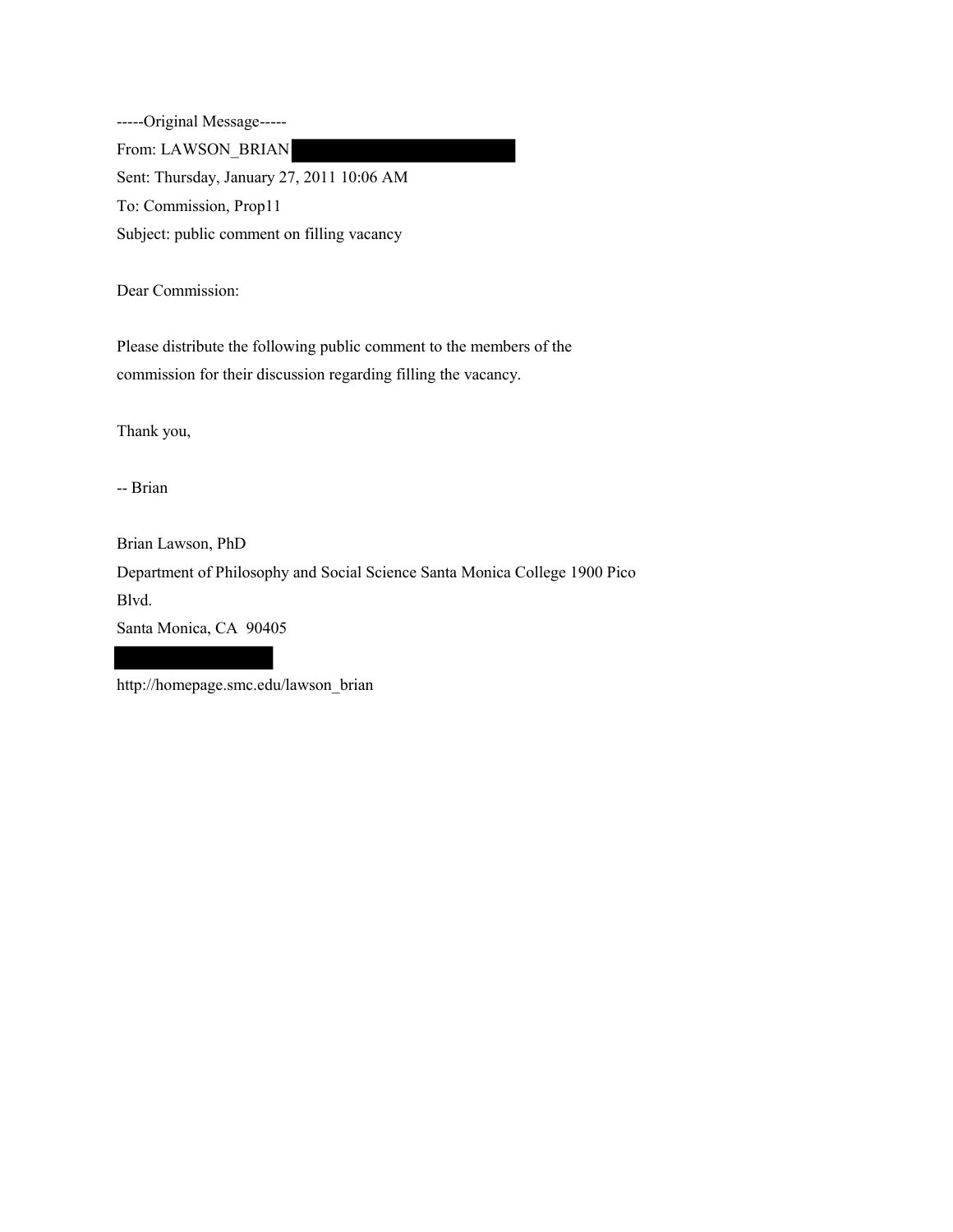Prepared January 27, 2011 for Commission meeting January 28, 2011

TO: California Redistricting Commission Members

FROM: Brian Lawson

## RE: **Commission Vacancy: Choose a Woman**

One of the factors you are called on to consider when choosing a commissioner is gender. Currently women are dramatically under‐represented in the state legislature and California US House delegation.



The figure above shows that men have dominated for the last 150 years. After much agitation by women, in 1911, men in California voted to give women the right to vote. The first women were elected in 1918. For almost 60 years women made up less than 5% of the legislators. Starting in 1976 there was a steady increase. In 2002, though, there is a noticeable leveling off in the percentage of women. One possible factor for this is the 2001 redistricting plan which ``froze in place'' existing patterns of representation. In a 2006 article Dan Walters mentions that the lack of participation by women in the redistricting process caused friction later:

"Matters reached a flash point in 2001, when the Legislature drew new legislative districts as part of a bipartisan deal, and it became apparent that the all‐male team of negotiators had created state Senate districts that effectively blocked the senatorial ambitions of several female Assembly members." Source: This article is available on the Statewide Database ``Resource'' webpage in the section on ``California redistricting news'' in the June 2006 section, titled "Legislature's female ranks may shrink this year ‐‐ June 7, 2006"

The bipartisan California Legislative Women's Caucus has been active in attending meetings in preparation for establishing the redistricting commission. A public comment from this group